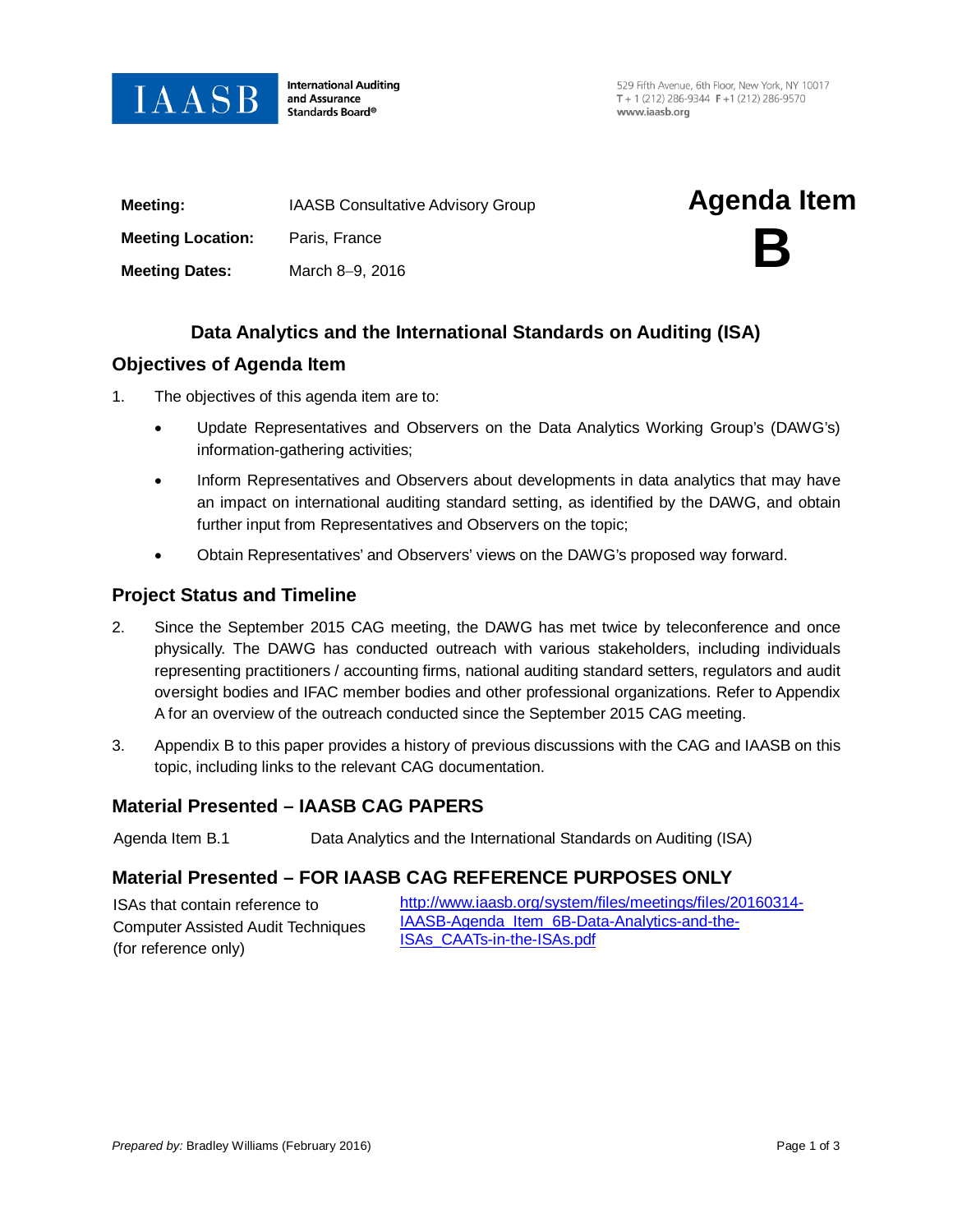## **Appendix A**

# **Outreach Activities since September 2015 CAG Meeting**

The DAWG has conducted outreach with the following:

- Teleconference with global representatives from PricewaterhouseCoopers (Dohrer, Williams)
- Teleconference with global and United Kingdom (UK) representatives from KPMG (Dohrer, Williams, Kirpalani)
- Teleconference with global and United States representatives from Deloitte (Dohrer, Williams, Kirpalani)
- Teleconference with global representatives from Ernst & Young (Dohrer, Williams, Kirpalani)
- Teleconference with representatives from the American Institute of Certified Public Accountants (Dohrer, Williams)
- Teleconference with representative from the UK Financial Reporting Council Audit Policy (Dohrer, Almond, Eimers, Young, Williams, Kirpalani)
- Teleconference with representatives from Chartered Professional Accountants Canada (Dohrer, Williams)